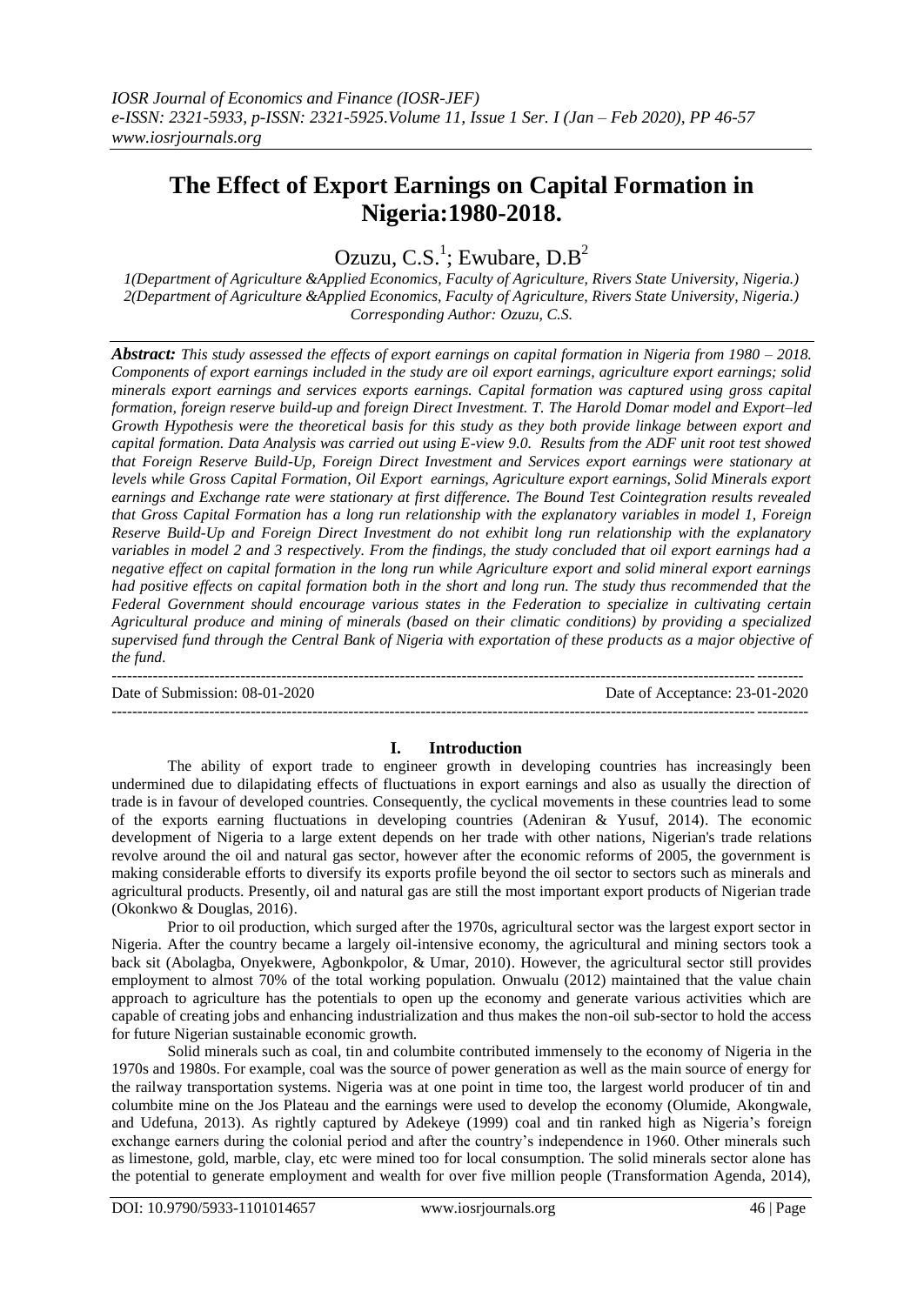currently, the solid mineral sector employs about 450,000 directly and over 2million indirectly. The sector's contribution to GDP averaged 0.37 percent in 2011-2012 to over 12 percent in 2012-2013 (TA, 2014) recording a double digit growth rate, a clear indication that the sector has the capacity to insulate Nigeria from the vagaries of oil shocks and economic uncertainties.

In Nigeria, Government capital expenditure has continued to rise due to huge receipts from production and sales of crude oil and the increased demand for public (utilities) goods like road, power, education, communication, health and security. Available statistics shows that Government capital expenditures have continued to rise in the last three decades. (Ngene, 2010) asserted that Government capital expenditure increased from 187.8 million in 1970 to 960 million in 2008 and in 2007 to 2.24 trillion. Also evident is the fact that based on comparison and international standard Government expenditure profile has tilted more to recurrent than on capital expenditures. It looks like not much of her capital accumulation were spent in the acquisition of capital goods such as machines, instruments factories or on increasing the stock of raw materials, finished goods and improved general investments. Thus rising Government expenditure has not translated to the meaningful infrastructural growth and development. The lack of capital projects initiated and implemented by successive governments and the need for excessive external borrowing points to a capital formation problem. Formation of capital is the basis of capitalism as Capital plays a vital role in the modern productive system. Production without capital is hard for us even to imagine. With the growth of technology and specialisation, capital has become more complex and is of superior and advanced type. More goods can be produced with the aid of capital. In fact, greater productivity of the developed economies like that of USA is mainly due to the extensive use of capital, i. e. machinery, tools or implements in the productive process. Capital adds greatly to the productivity of worker and hence of the economy as a whole (Ewubare & Ogbuagu, 2015).

The channels through which export earnings links up with capital formation are gross capital formation, foreign reserves build-up and foreign direct investment. Gross Fixed Capital formation determines the national capacity to produce, which in turn, affects economic growth. Deficiency of capital has been cited as the most serious constraint to sustainable economic growth. Meanwhile, an understanding of the impact of gross fixed capital formation is a crucial prerequisite in designing a policy intervention towards achieving economic growth. The international Monetary Fund (IMF) identified two key factors that facilitated Nigeria's recovery from the last global economic recession (Daily Independent, 2013). They are strong foreign reserve and low sovereign debt portfolio. Nigeria would have been harder hit by the global economic recession had any of the above factors been absent or even different (Ndanusa, 2011). The reserve theories imply that it is to provide liquidity to support currency boards and fixed exchange rate regimes with the aim of reducing external vulnerability (Nugee, 2000). Furthermore, Foreign reserves are used to support monetary and foreign exchange policies, in order to meet the objectives of safeguarding currency stability and the normal functions of domestic and external payment systems. Foreign reserves build-up provides confidence to foreign investors to continue to improve their import trade relations with Nigeria. This trend can aid boost export earnings as the country and make good use of this advantage to diversify its exports profile. The relevance of foreign direct investment cannot be overemphasized. Its significant influence on the provision of new technologies, products, management skills and competitive business environment, overtime has been a strong impetus for economic growth. Asogwa and Osondu (2014) noted that many countries of the world, especially emerging economies favour policies that encouraged the inflow of foreign direct investment because of it positive spillover associated with the provision of funds and expertise that could help smaller companies to expand and increase international sales and transfer of technology thus, forming new varieties of capital input (i.e. flow of services available for production from the stock of capital goods e.g. equipment, structures, inventories etc) that cannot be achieved through financial investments or trade in goods and services alone.

Recent Governments have implemented policies designed to diversify and strengthen the economy. These policies are focused mainly on improving non-oil export while stabilizing oil exports for increased revenue. Hence, this study intends to determine the effects of export earnings from selected real sectors of the Nigerian economy on capital formation.

## **II. Review of Literature**

The so-called Export-Led Growth (ELG) hypothesis is at least as old as the classical school, as both Adam Smith and David Ricardo supported it (Richards, 2001). Among modern economists, (Beckerman, 1965) attributed exports' favorable impact mainly to the production efficiency gains stemming from improved resources allocation, while (Haberlar, 1959) stressed the relevance of dynamic benefits, such as the improved availability of foreign capital and technology through the release of the balance of payments constraint. (Vernon, 1966) focused on the opposite causality channel, in which the self-propelled growth of the domestic economy leads to improved competitiveness and eventually to the expansion of exports. More recent "endogenous growth" theories emphasize the benefits stemming from a dynamic export sector, in a framework characterized by increasing returns to scale and by virtuous technological and managerial spill-over effects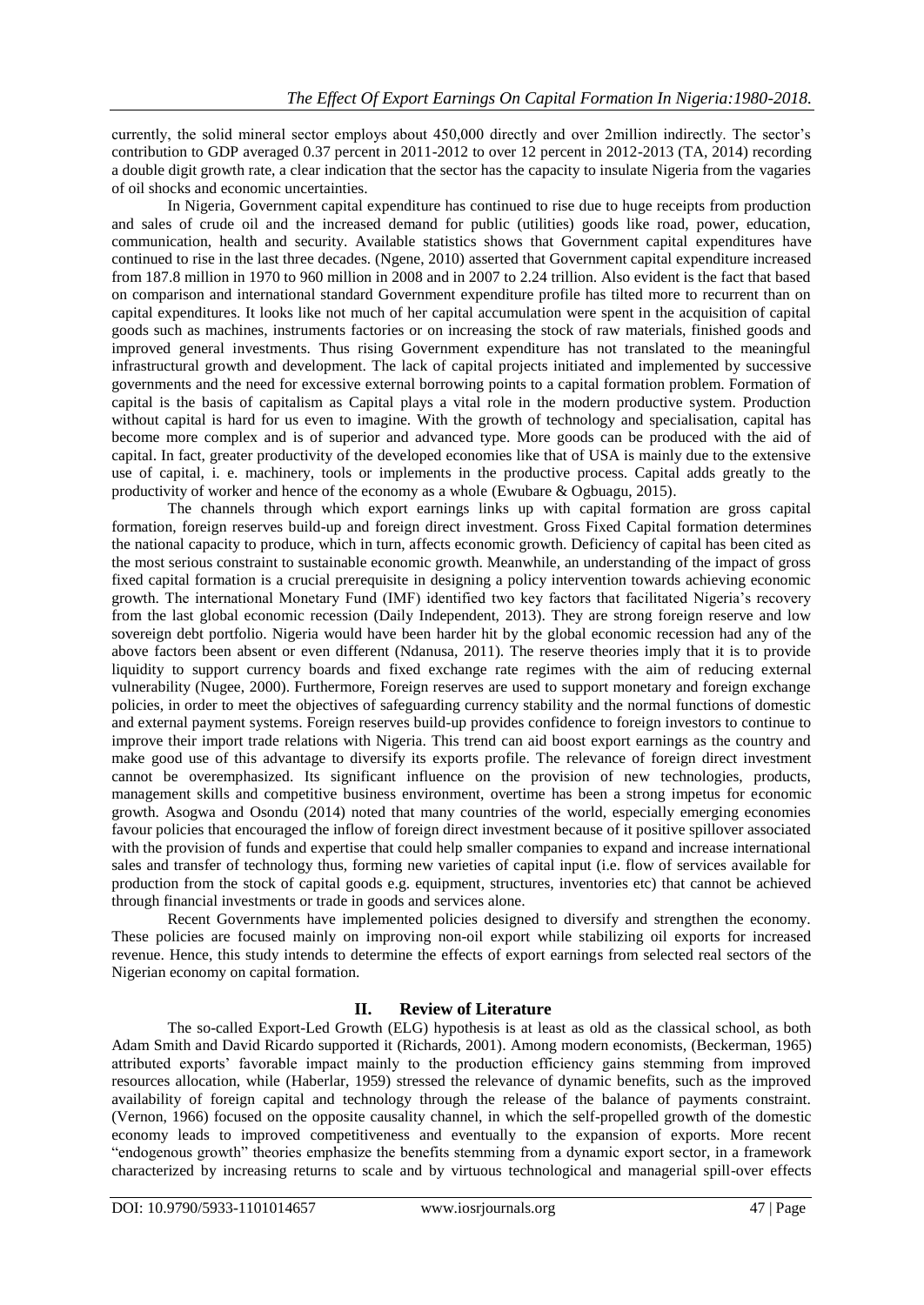towards other sectors (Fedor, 1992). (Helpman & Krugman, 1985) develop some of Beckerman's and Vernon's ideas, arguing that the initial growth spurt favoured by export expansion through the efficiency and allocation effects reverberates in enhanced international competitiveness, fostering a new round of export expansion and paving the way for a virtuous development path.

After several decades and the accumulation of an ever-expanding body of research literature, however, "No consensus has emerged on the theoretical appropriateness of the export-led growth hypothesis. Theoretical disagreement on the role of exports is matched by mixed empirical evidence" (Jin, 2002);Richards, 2001). To this respect, it must be taken into account that attempts to show econometrically that exports are a crucial cause of growth face two basic problems. First, exports are themselves a component of GDP, and thus evidence of a correlation is insufficient to prove consistently any actual causal relationship which might in fact exist. Second, other relevant macroeconomic variables, and especially other components of aggregate demand, are also correlated with GDP growth, and thus a missing variables problem of model mis-specification inevitably arises (Sheehey, 1990).

Various empirical studies have been embarked upon in a bid to establish the generality of the exportled growth hypothesis. Ewubare & Ogbuagu (2015) adopted a simple endogenous growth model to evaluate the short and long –run impact of Gross fixed capital formation human capital formation, savings and population growth rate on economic growth in Nigeria. The result revealed that human capital accumulation has much significant negative impact on economic growth than other independent variables. The study recommended that the provision of an enabling environment by the government will encourage both domestic and foreign investment and in addition human capital development through subsidized education and on job trainings should be encouraged.

Okereke (2016) examined the relationship between export earnings fluctuation and economic growth of Nigeria. The study noted that Export earnings in Nigeria has been fluctuating, especially earnings from oil sector which constitute the major sources of government revenue in Nigeria. The data for this research work was obtained from the CBN Statistical Bulletin and analysed using ordinary least square (OLS) analysis. Export fluctuation index was calculated using the normalization approach combined with a 4 year moving average method. Gross Domestic Product (GDP) was regressed against Nigeria Oil Export (NOXP), Nigeria Non-oil Export (NNXP), Domestic Investment (INV) and Export Fluctuation (EF). The result shows that the export earnings have little or no effect in the short-run and thus continuous fluctuation in the log run could lead to capital flight.

Bakare & Oyelekan (2015) also investigated the impact of export earnings instability on economic growth in Nigeria from 1981 – 2014. The aim of the study which was to describe the trend of oil and non – oil export in Nigeria examines the impact of export earnings instability on economic growth, identify adequate policy measures and suggest ways of reducing the undesirable effects of export instability in Nigeria using Ordinary Least Square regression method to establish long run relationship. It further used the Granger Causality Test to determine the direction of causality between GDP and export earnings. The study revealed that there were fluctuating trend in export earnings during the period of the study. Also, that bi-directional Causation exists between GDP and export earnings. The study concluded that export earnings instability had a negative impact on economic growth of the country. The study therefore recommended for rapid industrialization through empowering small and medium enterprises.

Udude et al (2017) examined the impact of oil export on gross capital formation in Nigeria between 1980 - 2015. The study developed a model wherein gross capital formation was a function of oil export, real gross domestic product and exchange rate. Data were sourced from CBN bulletin 2014. The study employed econometric data analysis techniques such as unit riot test, cointegration test and VECM. Based on the analysis, the study revealed that oil export inversely and significantly impacts gross capital formation in Nigeria in short run and long run within the period under review. Conclusively, the study strongly asserted that oil exports has not contributed positively to growth in gross capital formation in Nigeria and thus recommended that Government should legalize the operations of local (illegal) refineries operating in Nigeria and also make our local refineries to operate at full capacity so that it will lead to availability of refined products for domestic consumption and consequently discourage the importation of refined products thereby saving the country huge foreign exchange hitherto used for importation, to enable the revenue generated from oil export to be used for investment purposes that will boost the gross capital formation of the country which will in turn lead to economic growth.

Raheem (2016) investigated the role of oil and non-oil exports on the Nigerian economy over the period of 1981 to 2015. The ADF and PP unit root test, Johansen cointegration test, Granger causality test, impulse response functions (IRF) and variance decomposition (VD) were used in the analysis of the study. The cointegration test indicated that GDP, Oil and Non-oil exports were cointegrated. The Granger causality test indicated short run unidirectional causality running from oil export to GDP. There are also bidirectional long run causality relationship between oil export and GDP, and unidirectional long run causality running from non-oil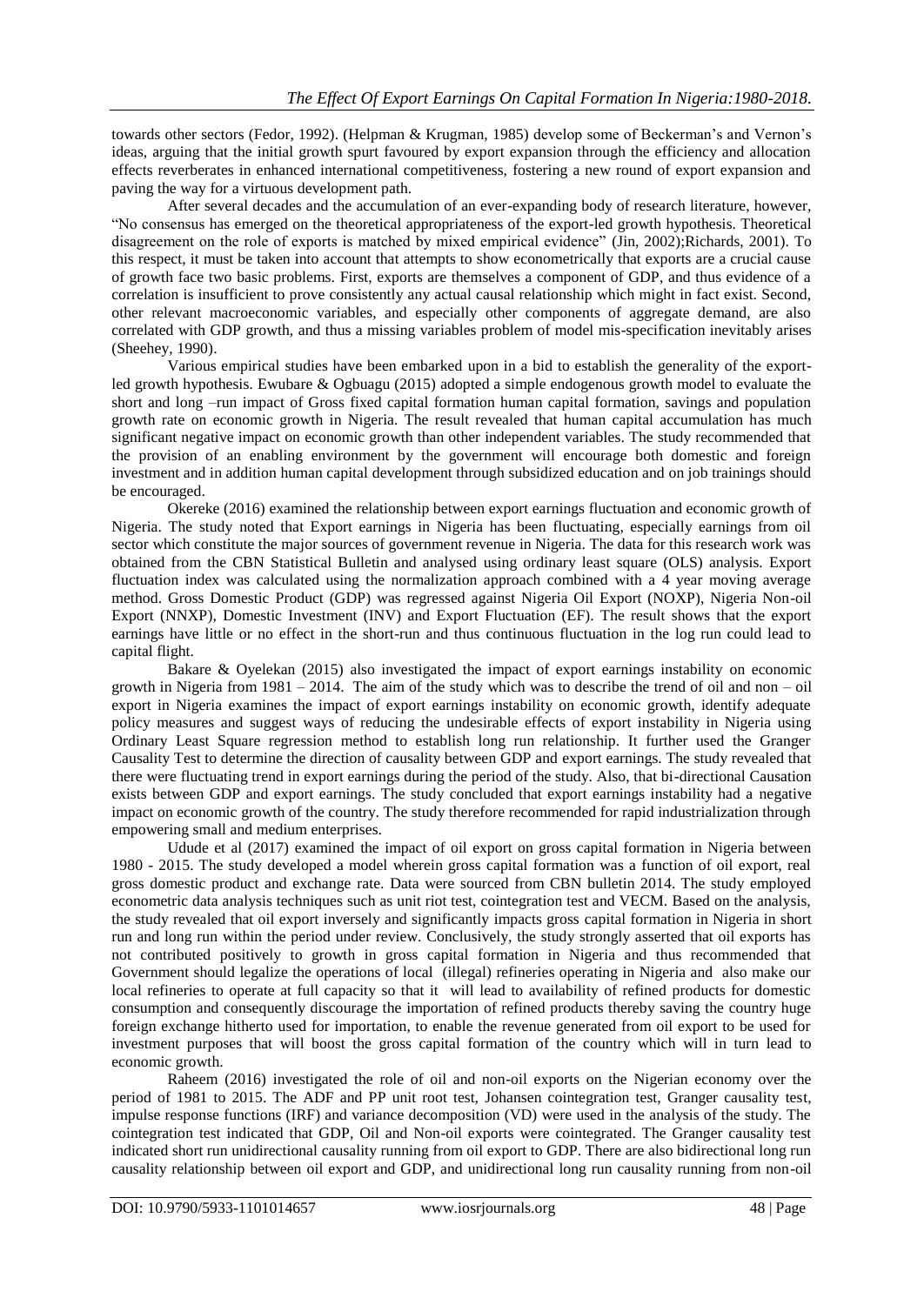export to GDP. The study result indicated that oil exports have inverse relationship with economic growth while non-oil exports have positive relationship with economic growth.

Abayomi et al. (2015) examined the economic impact of oil exportation on Nigerian economy from 1970 – 2012. The objective of the study was to look at the impact of oil exportation on the economic growth in Nigeria. Secondary data were collected based on the model used in the research work and unit root test was conducted on the data to test their stationary, after which we perform co-integration test to analyze the long run relationship among the variables and VECM and impulse response was also employed for the analysis. The result obtained from empirical analysis showed that there exist a long run relationship between the dependent variable and the explanatory variables. The study concluded that Exports should not be promoted at all cost, but rather the utilization and allocation of the physical resources and labor complement of the country in the most advantageous combination as between production for the local and foreign markets and Trade integration among less developed countries should be encouraged as it fosters the rapid expansion of trade within the group's expansion, as far as it occurs, reflects a process of trade creation in Nigeria. Trade-able exports to neighboring territories will lead to a rapid expansion in external trade and acceleration in the economic growth and therefore should be encourage.

Anthony-Orji et al.(2017) investigated the impact of non-oil export (NOIL) on capital formation and economic growth in Nigeria. The study adopted a classical linear macroeconomic model using aggregate data time series from 1980 to 2013. Empirical results from the estimated model show that Non-Oil Exports had a positive impact on capital formation and economic growth in Nigeria, respectively. However, the level of statistical significance differs between capital formation and economic growth. The study thus recommended for diversification of the economy thus creating an enabling environment that will ensure the survival and functioning of the ailing industries. Finally, the problem of infrastructural deficits (water supply, transport system, telecommunication and energy) should be tackled through Economic liberalization that would attract massive public expenditure and private investment, hence productivity okin the non-oil sectors will be greatly enhanced.

Verter and Becvarova (2016) investigated the impact of agricultural exports on economic growth in Nigeria using OLS regression, Granger causality, Impulse Response Function and Variance Decomposition approaches. Both the OLS regression and Granger causality results support the hypothesis that agricultural exports- led economic growth in Nigeria. The results, however, showed an inverse relationship between the agricultural degree of openness and economic growth in the country. Impulse Response Function results fluctuated and revealed upward and downward shocks from agricultural export to economic growth in the country. The Variance Decomposition results also showed that a shock to agricultural exports can contribute to the fluctuation in the variance of economic growth in the long run. The study thus recommended that for Nigeria to experience favourable trades balance in agricultural trade, domestic processing industries should be encouraged while imports of agricultural commodities that the country could process cheaply should be discouraged. Undoubtedly, this measure could drastically reduce the country's overreliance on food imports and increase the rate of agricultural production for self-sufficiency, exports and its contribution to the economic growth in the country.

Maduaka (2014) examined the long-run relationship and also the importance of solid minerals and its impact to the economic development of Nigeria. Results from the econometric analysis revealed a possible long run interaction amidst solid minerals, capital accumulation and real exchange rate and based on the cointegration tests, the estimated normalized level coefficients shows the anticipated long run beneath the unregulated model with the unrestricted long run equation result revealing solid minerals to be positively responsive to real GDP which shows a feedback relationship between solid minerals production and RGDP. The study recommended that the government support the base maps form which is an intelligent prospecting or exploration program can be organized, provide laboratories and scientists necessary to promote processing and treating of minerals. The study further recommended that government should encourage the Nigerian private sector to invest in partnership with government through loan, tax holidays and subsidies.

These studies revealed that the amount of capital formation often have a positive relationship on economic growth, however most argued that the effect is insignificant when compared to the amount of generated revenue for Nigeria. Other studies revealed that the contribution of non-oil exports to capital formation is highly significant with much reference to the agricultural and mining sectors in Nigeria. None of this study holistically approached export earnings from a sectoral outlook and either established relationship between exports for non-oil sector and capital formation through both domestic and foreign mediums. Hence this is the gap in knowledge which the study intends to fill. Thus covering a period of 1980-2018, the study adequately examined export earnings of Nigeria in oil, agriculture, solid minerals and services sectors in order to determine if they can adequately provide capital formation needed to drive economic growth based on the numerous export liberalization and diversification policies embarked upon by successive Government in last three decades.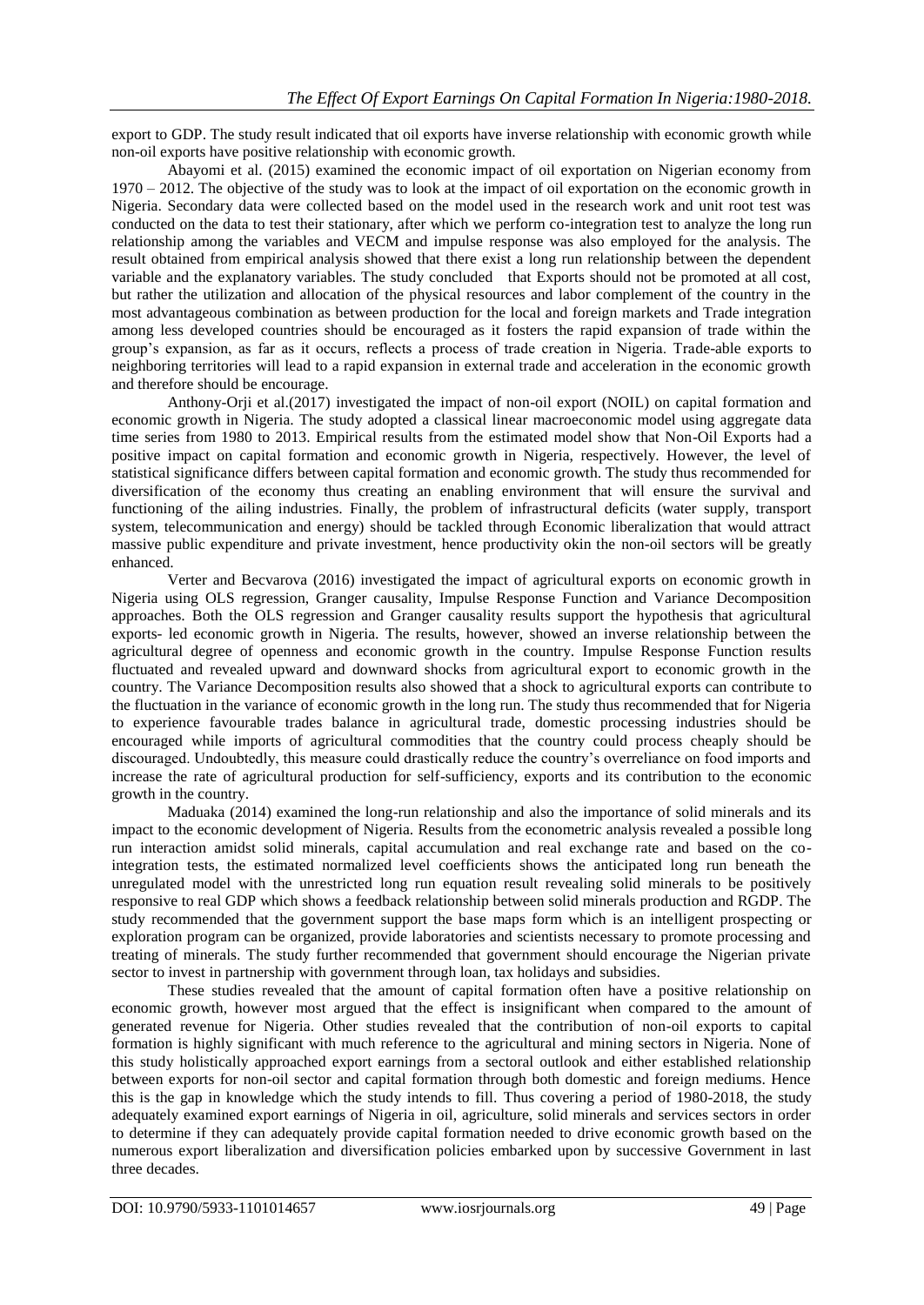## **III. Methodology**

The study adopted the Quasi-experimental design because the study deals with time series data. **t**he data for the study WAS annual time series data with the required time frame spanning the period 1980 – 2018. The variables that were used for the study are Oil export earnings, Agriculture export earnings; Solid minerals export earnings, Gross Capital Formation, Foreign reserve Build Up and Foreign Direct Investment and Exchange Rate. The econometric software E-views 9.0 was used in running the model. The study adopted both descriptive and analytical statistics to examine trends, flows and relationships of the variables. The augmented Dickey-Fuller test was employed as a test of stationarity. The Autoregressive distributed lag (ARDL) Bounds testing was also used to test for the long-run and short run relationship among the variables. The method of estimation employed for this study is based on Auto-regressive Distributed Lag (ARDL) Model approach - both longrun and shortrun ARDL models.

The models for this study are specified in linear relationship as follows:

$$
GCF = f(OEXP, AGEXP, SMEXP, SVEXP, EXCR)
$$
 (1)

$$
FRBU = f(OEXP, AGEXP, SMEXP, SVEXP, EXCR)
$$
\n(2)

 $FDI = f(OEXP, AGEXP, SMEXP, SVEXP, EXCR)$  (3)

where

GCF = Gross Capital Formation

FRBU = Foreign Reserve Build Up FDI = Foreign Direct Investment OEXP = Oil Export Earnings AGEXP = Agriculture Export Earnings SMEXP = Solid Minerals Export Earnings SVEXP = Service Export Earnings

EXCR = Exchange Rate

**IV. Results Table 1: Summary of Descriptive Statistics**

| Tuble 1: Bullingty of Descriptive Buildones |              |               |                |               |              |                 |                 |          |          |
|---------------------------------------------|--------------|---------------|----------------|---------------|--------------|-----------------|-----------------|----------|----------|
|                                             | Mean         | <b>Median</b> | <b>Maximum</b> | <b>Minimu</b> | Std. Dev.    | <b>Skewness</b> | <b>Kurtosis</b> | Jarque-  | Prob     |
|                                             |              |               |                | m             |              |                 |                 | Bera     |          |
| GCF                                         | $4.39E+12$   | $9.05E + 11$  | $2.70E+13$     | $4.41E + 09$  | $6.64E+12$   | 1.650512        | 5.126729        | 24.41458 | 0.000005 |
| <b>FRBU</b>                                 | 1.80E+10     | $7.49E + 09$  | $5.36E+10$     | $9.33E + 08$  | $1.86E+10$   | 0.636977        | 1.716698        | 5.177218 | 0.075124 |
| <b>FDI</b>                                  | $2.70E + 09$ | $1.73E + 09$  | $8.84E + 09$   | $1.89E + 0.8$ | $2.58E + 09$ | 1.063113        | 2.898253        | 7.174382 | 0.027676 |
| <b>OEXP</b>                                 | $4.23E+12$   | $1.55E+12$    | 1.56E+13       | $1.07E + 10$  | $5.13E+12$   | 0.914121        | 2.461512        | 5.751363 | 0.056378 |
| <b>AGEXP</b>                                | $9.32E+10$   | $1.68E + 10$  | $6.40E+11$     | $1.78E + 08$  | $1.48E + 11$ | 1.876860        | 6.235242        | 38.88223 | 0.00000  |
| <b>SMEXP</b>                                | $6.12E + 09$ | $6.34E + 08$  | $4.44E+10$     | $1.94E + 08$  | $1.05E+10$   | 2.049520        | 6.630796        | 47.47594 | 0.000000 |
| <b>SVEXP</b>                                | 1.72E+09     | $1.30E + 09$  | $6.00E + 09$   | $2.24E + 08$  | $1.42E + 09$ | 1.050327        | 3.737516        | 7.848066 | 0.019761 |
| <b>EXCR</b>                                 | 87.97526     | 97.02000      | 306.1000       | 0.550000      | 87.62747     | 0.792045        | 2.942593        | 3.978344 | 0.136809 |

**Source: Researchers computation using E-views 9.0**

#### **Unit Root Test**

Augmented Dickey Fuller (ADF) test for time series analysis was employed to determine the stationarity of the variables in the time series. The results are showed in Table 2.

| <b>Table 2: ADF Unit Root Test Results Summary</b> |                          |                       |        |                              |                       |        |                      |    |
|----------------------------------------------------|--------------------------|-----------------------|--------|------------------------------|-----------------------|--------|----------------------|----|
|                                                    | <b>Level Test Result</b> |                       |        | <b>First Difference Test</b> |                       |        |                      |    |
| <b>Variable</b>                                    | <b>ADF</b> Stat          | $5\%$ T <sub>cr</sub> | Prob   | <b>ADF</b> Stat              | $5\%$ T <sub>cr</sub> | Prob   | Order<br>Integration | of |
| GCF                                                | $-3.3399$                | $-3.5330$             | 0.0752 | $-7.0272$                    | $-3.5366$             | 0.0000 | 1(1)                 |    |
| <b>FRBU</b>                                        | $-3.6989$                | $-3.5366$             | 0.0350 | $-5.4025$                    | $-3.5366$             | 0.0004 | 1(0)                 |    |
| <b>FDI</b>                                         | $-5.4290$                | $-3.5742$             | 0.0007 | $-10.8143$                   | $-3.5366$             | 0.0000 | 1(0)                 |    |
| <b>OEXP</b>                                        | $-3.3705$                | $-3.5330$             | 0.0706 | $-5.4560$                    | $-3.5403$             | 0.0004 | 1(1)                 |    |
| <b>AGEXP</b>                                       | $-3.3399$                | $-3.5330$             | 0.0752 | $-7.0272$                    | $-3.5366$             | 0.0000 | 1(1)                 |    |
| <b>SMEXP</b>                                       | $-2.5126$                | $-3.5330$             | 0.3206 | $-7.7242$                    | $-3.5366$             | 0.0000 | 1(1)                 |    |
| <b>SVEXP</b>                                       | $-3.9904$                | $-3.6908$             | 0.0292 | $-4.2547$                    | $-3.5484$             | 0.0000 | 1(0)                 |    |
| <b>EXCR</b>                                        | $-1.1669$                | $-3.5330$             | 0.9031 | $-5.5183$                    | $-3.5366$             | 0.0003 | 1(1)                 |    |

**Source: Researchers computation using E-views 9.0**

From the ADF test results in table 2 above, it was found that FRBU, FDI and SVEXP are stationary at levels while GCF, OEXP, AGEXP, SMEXP and EXCR are stationary at first difference.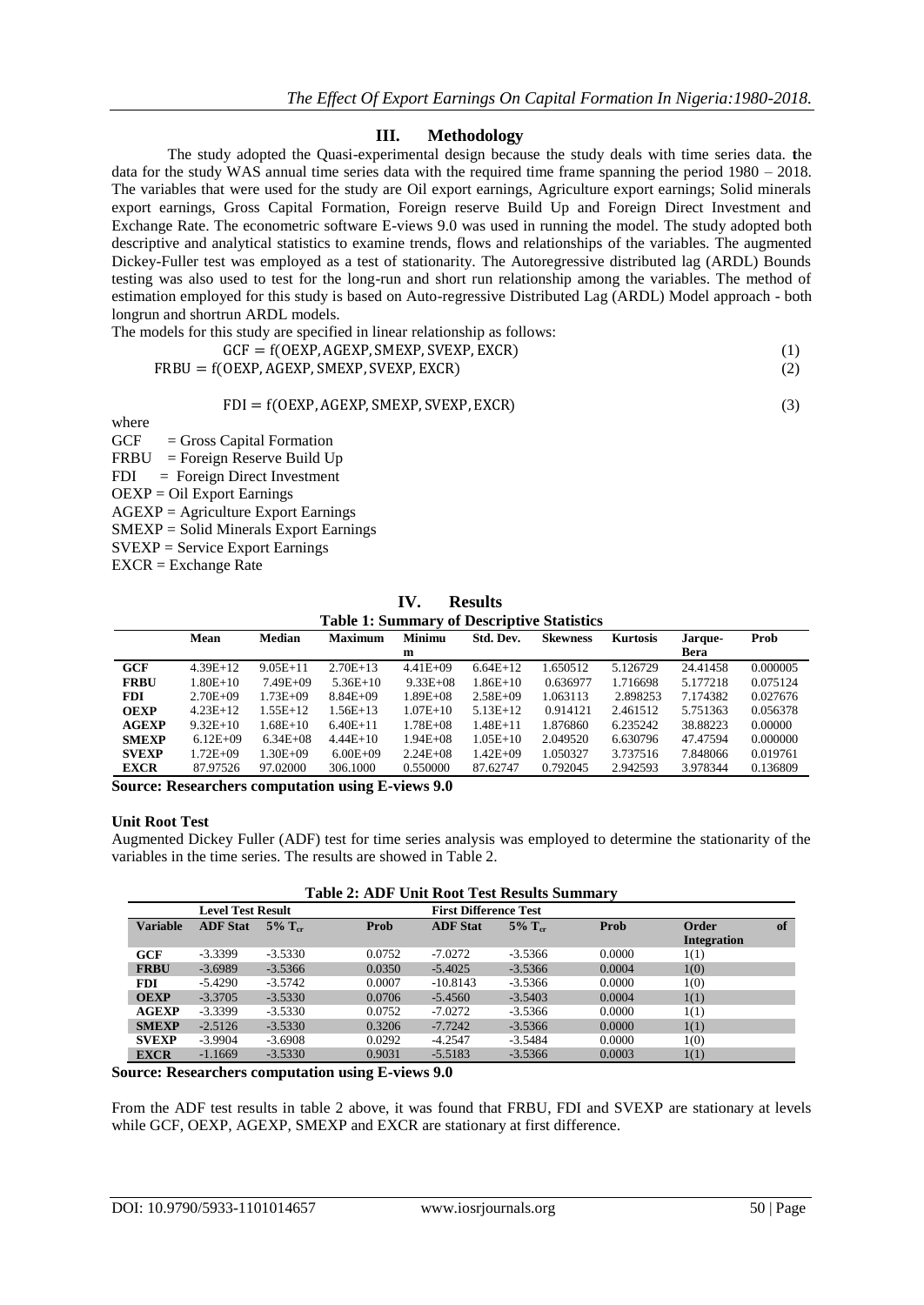## **Cointegration Test**

The bounds test cointegration results for the series in each of the models are summarized Table 2-5

| Series: LOG(GCF) LOG(OEXP) LOG(AGEXP) LOG(SMEXP) LOG(SVEXP) LOG(EXCR) |          |          |  |  |  |
|-----------------------------------------------------------------------|----------|----------|--|--|--|
| Null Hypothesis: No long-run relationships exist                      |          |          |  |  |  |
| <b>Test Statistic</b>                                                 | Value    | K        |  |  |  |
| F-statistic                                                           | 3.9764   | 5        |  |  |  |
| Critical Value Bounds                                                 |          |          |  |  |  |
| Significance                                                          | I0 Bound | I1 Bound |  |  |  |
| 10%                                                                   | 2.26     | 3.35     |  |  |  |
| 5%                                                                    | 2.62     | 3.79     |  |  |  |
| 2.5%                                                                  | 2.96     | 4.18     |  |  |  |
| 1%                                                                    | 3.41     | 4.68     |  |  |  |

**Table 3: Cointegration Test Result for Model 1**

#### **Source: Researchers computation using E-views 9.0 NB: k denotes number of explanatory variables in the model**

The test result for model 1 shows that the variables are co-integrated since the F-statistics (3.97) is greater than the upper critical bound value (3.79) at 5% significance level.. This confirms that the variables in the model have long run relationship with GCF.

| Series: LOG(FRBU) LOG(OEXP) LOG(AGEXP) LOG(SMEXP) LOG(SVEXP) LOG(EXCR) |          |          |  |  |  |  |
|------------------------------------------------------------------------|----------|----------|--|--|--|--|
| Null Hypothesis: No long-run relationships exist                       |          |          |  |  |  |  |
| <b>Test Statistic</b>                                                  | Value    | K        |  |  |  |  |
| F-statistic                                                            | 1.3999   | 5        |  |  |  |  |
| Critical Value Bounds                                                  |          |          |  |  |  |  |
| Significance                                                           | I0 Bound | I1 Bound |  |  |  |  |
| 10%                                                                    | 2.26     | 3.35     |  |  |  |  |
| 5%                                                                     | 2.62     | 3.79     |  |  |  |  |
| 2.5%                                                                   | 2.96     | 4.18     |  |  |  |  |
| 1%                                                                     | 3.41     | 4.68     |  |  |  |  |

| <b>Table 4: Cointegration Test Result for Model 2</b>     |  |
|-----------------------------------------------------------|--|
| EDDIA I QOʻQEVDA I QOʻLOEVDA I QOʻGMEVDA I QOʻGVEVDA I QO |  |

**Source: Researchers computation using E-views 9.0 NB: k denotes number of explanatory variables in the model**

The test result for model 2 shows that the variables are not co-integrated since the F-statistics (1.39) is less than the upper critical bound value (3.79). This confirms that the variables in the model do not have long run relationship with FRBU.

| Table 5: Cointegration Test Result for Model 3                        |          |          |  |  |  |  |
|-----------------------------------------------------------------------|----------|----------|--|--|--|--|
| Series: LOG(FDI) LOG(OEXP) LOG(AGEXP) LOG(SMEXP) LOG(SVEXP) LOG(EXCR) |          |          |  |  |  |  |
| Null Hypothesis: No long-run relationships exist                      |          |          |  |  |  |  |
| <b>Test Statistic</b>                                                 | Value    | K        |  |  |  |  |
| F-statistic                                                           | 3.0070   | 5        |  |  |  |  |
| Critical Value Bounds                                                 |          |          |  |  |  |  |
| Significance                                                          | I0 Bound | I1 Bound |  |  |  |  |
| 10%                                                                   | 2.26     | 3.35     |  |  |  |  |
| 5%                                                                    | 2.62     | 3.79     |  |  |  |  |
| 2.5%                                                                  | 2.96     | 4.18     |  |  |  |  |
| 1%                                                                    | 3.41     | 4.68     |  |  |  |  |

## **Table 5: Cointegration Test Result for Model 3**

**Source: Researchers computation using E-views 9.0**

NB: k denotes number of explanatory variables in the model

The test result for model 3 shows that the variables are not co-integrated since the F-statistics (3.00) is less than the upper critical bound value (3.79). This confirms that the variables in the model do not have long run relationship with FDI.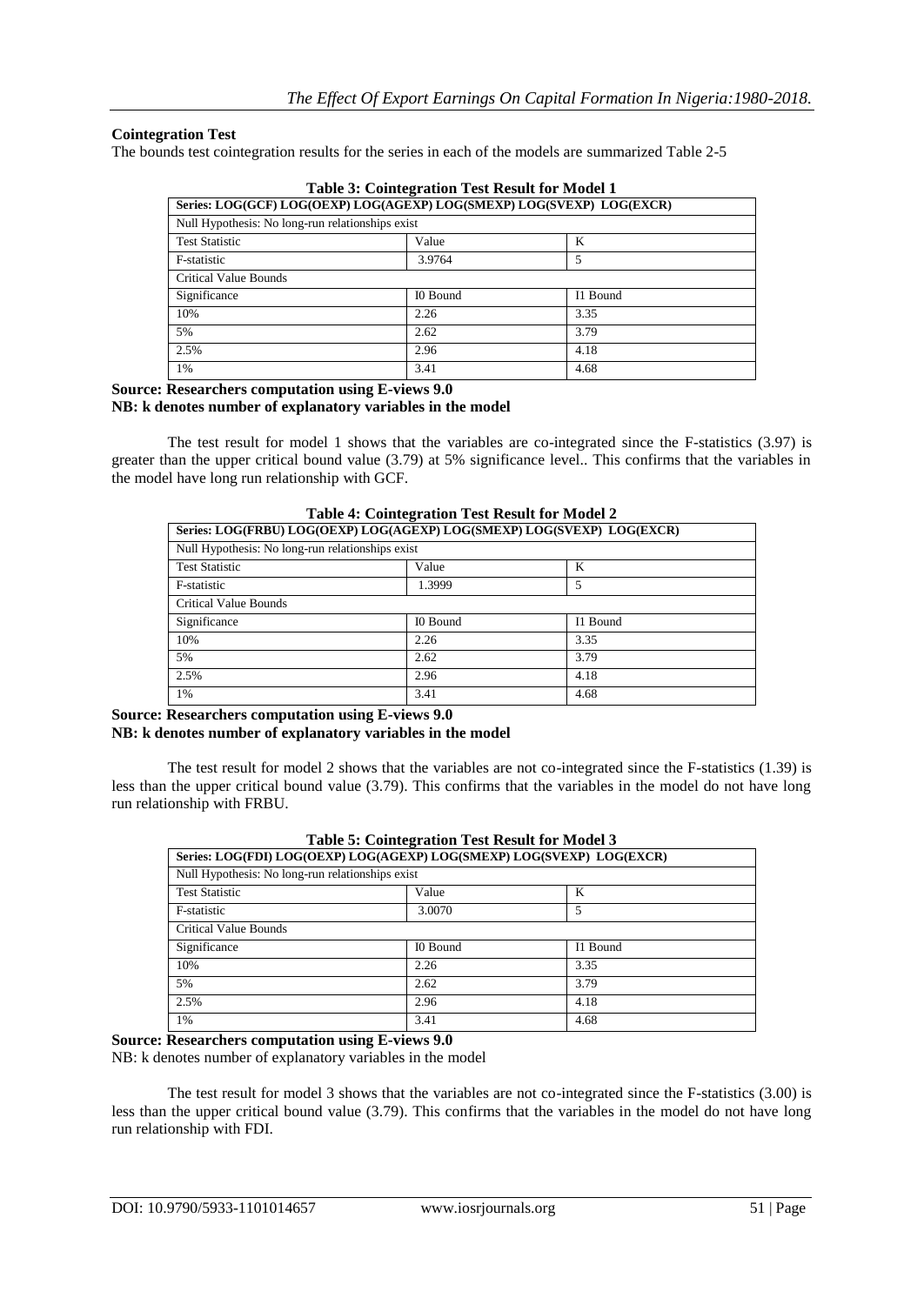#### **Model Estimation**

The short run models were estimated using ARDL procedure while ECM was used for model 1. The ARDL results are presented from table 6-8 as shown below.

| Prob.    |
|----------|
| 0.9887   |
| 0.0168   |
| 0.1463   |
| 0.3404   |
| 0.1245   |
| 0.4267   |
| 0.4806   |
| 0.0088   |
| 0.224295 |
| 0.411787 |
| 1.119403 |
| 1.474912 |
| 1.242125 |
| 2.077201 |
|          |
|          |

#### **Table 6: Parsimonious (ECM) Results for Model 1 Dependent Variable: D(LNGCF)**

## **Source: Researchers computation using E-views 9.0**

The explanatory power of the regressors as captured by the R-squared (0.31) stood at 31.0 percent. This indicates that only 31% of the variations in GCF can be explained by the explanatory variables in the model. The durbin Watson stat of 2.07 indicates that the model is not spurious. Also, the error correction model (ECM) coefficient is high (119%), rightly signed and significant. This implies that about 119% deviation from the longrun equilibrium relationship between GCF and its determinant is corrected every one year.

## **Table 7: ARDL Results for Model 2**

| Dependent Variable: D(LNFRBU)                                           |                                                 |                                                                 |                       |                                  |  |
|-------------------------------------------------------------------------|-------------------------------------------------|-----------------------------------------------------------------|-----------------------|----------------------------------|--|
| Variable                                                                | Coefficient                                     | Std. Error                                                      | t-Statistic           | Prob.                            |  |
| $\mathcal{C}$                                                           | $-0.004134$                                     | 0.109630                                                        | $-0.037707$           | 0.9703                           |  |
| $D(LNFRBU(-1))$                                                         | 0.189664                                        | 0.198717                                                        | 0.954442              | 0.3513                           |  |
| $D(LNFRBU(-2))$                                                         | $-0.306860$                                     | 0.190985                                                        | $-1.606723$           | 0.1238                           |  |
| $D(LNOEXP(-1))$                                                         | 0.104914                                        | 0.112506                                                        | 0.932518              | 0.3622                           |  |
| $D(LNOEXP(-2))$                                                         | $-0.094629$                                     | 0.122240                                                        | $-0.774121$           | 0.4479                           |  |
| $D(LNAGEXP(-1))$                                                        | $-0.116746$                                     | 0.199424                                                        | $-0.585416$           | 0.5648                           |  |
| $D(LNAGEXP(-2))$                                                        | 0.310854                                        | 0.170473                                                        | 1.823485              | 0.0832                           |  |
| $D(LNSMEXP(-1))$                                                        | 0.068182                                        | 0.099801                                                        | 0.683176              | 0.5023                           |  |
| $D(LNSMEXP(-2))$                                                        | 0.122250                                        | 0.106731                                                        | 1.145401              | 0.2656                           |  |
| $D(SVEXP(-1))$                                                          | 9.65E-11                                        | 1.27E-10                                                        | 0.762699              | 0.4545                           |  |
| $D(LNSVEXP(-2))$                                                        | $-0.117209$                                     | 0.259887                                                        | $-0.451000$           | 0.6568                           |  |
| $D(LNEXCR(-1))$                                                         | 0.080884                                        | 0.263946                                                        | 0.306443              | 0.7624                           |  |
| $D(LNEXCR(-2))$                                                         | 0.032645                                        | 0.293873                                                        | 0.111087              | 0.9127                           |  |
| R-squared                                                               | 0.411900                                        |                                                                 | Mean dependent var    |                                  |  |
| Adjusted R-squared                                                      | 0.059040                                        |                                                                 | S.D. dependent var    |                                  |  |
| S.E. of regression                                                      | 0.407346                                        |                                                                 | Akaike info criterion |                                  |  |
| Sum squared resid<br>Log likelihood<br>F-statistic<br>Prob(F-statistic) | 3.318611<br>$-8.925111$<br>1.167320<br>0.366928 | Schwarz criterion<br>Hannan-Quinn criter.<br>Durbin-Watson stat |                       | 1.918328<br>1.527155<br>2.501289 |  |

#### **Source: Researchers computation using E-views 9.0**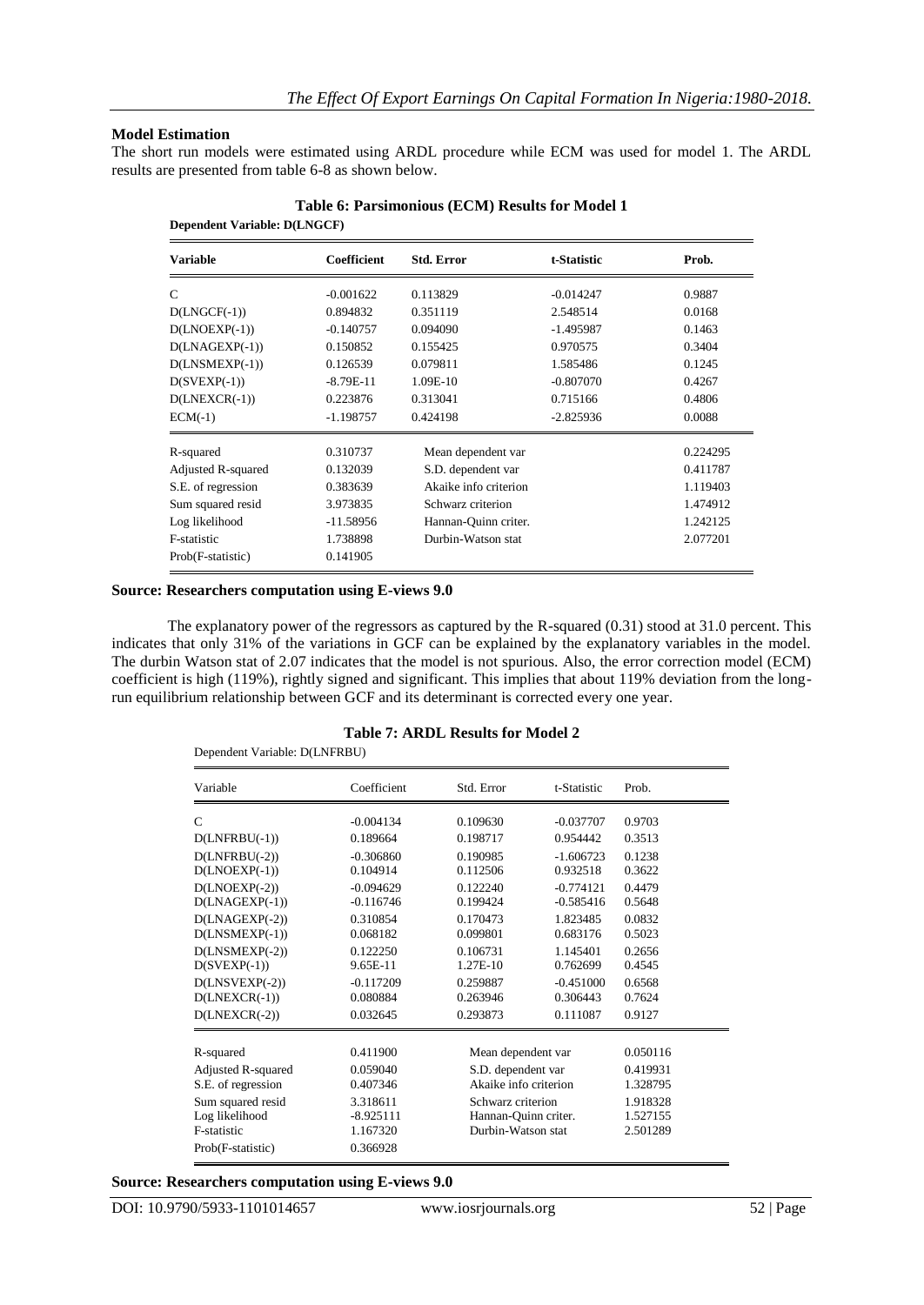The explanatory power of the regressors as captured by the R-squared (0.41) stood at 41.0 percent. This indicates that only 41% of the variations in FRBU can be explained by the explanatory variables in the model. The Durbin Watson stat of 2.50 indicates that the model is not spurious. The results revealed that in the short run oil exports contribute significantly to FRBU but not in future periods.

|                    | <b>Dependent Variable: D(LNFDI)</b> |                    |             |          |  |  |  |
|--------------------|-------------------------------------|--------------------|-------------|----------|--|--|--|
| <b>Variable</b>    | Coefficient                         | <b>Std. Error</b>  | t-Statistic | Prob.    |  |  |  |
| C                  | 0.000000                            | 1.71E-17           | 0.000000    | 1.0000   |  |  |  |
| D(LNFDI)           | 1.000000                            | 3.03E-17           | $3.30E+16$  | 0.0000   |  |  |  |
| D(LNOEXP)          | $-6.70E-17$                         | 2.18E-17           | $-3.077145$ | 0.0045   |  |  |  |
| D(LNAGEXP)         | 4.19E-18                            | 3.33E-17           | 0.125793    | 0.9008   |  |  |  |
| D(LNSMEXP)         | $-6.14E-18$                         | 1.68E-17           | $-0.365804$ | 0.7172   |  |  |  |
| D(SVEXP)           | $-8.91E-27$                         | 2.33E-26           | $-0.381717$ | 0.7055   |  |  |  |
| D(LNEXCR)          | 9.40E-17                            | 5.34E-17           | 1.758451    | 0.0892   |  |  |  |
| R-squared          | 1.000000                            | Mean dependent var |             | 0.033359 |  |  |  |
| Adjusted R-squared | 1.000000                            | S.D. dependent var |             | 0.553646 |  |  |  |
| S.E. of regression | 8.21E-17                            | Sum squared resid  |             | 1.96E-31 |  |  |  |
| <b>F-statistic</b> | $2.65E + 32$                        | Durbin-Watson stat |             | 2.555947 |  |  |  |
| Prob(F-statistic)  | 0.000000                            |                    |             |          |  |  |  |

| <b>Table 8: ARDL Results for Model 3</b> |  |  |  |
|------------------------------------------|--|--|--|
|                                          |  |  |  |

#### **Source: Researchers computation using E-views 9.0**

The explanatory power of the regressors as captured by the R-squared (1.00) stood at 100.0 percent. This indicates that 100% of the variations in FDI can be explained by the explanatory variables in the model which is extremely impressive and shows the model is fit The Durbin Watson stat of 2.55 indicates that the model is not spurious. The results also revealed that AGEXP has a positive effect on FDI in the short run.

## **V. Discussion**

The results from model 1 showed that the error correction mechanism result met the required condition of being negative, fractional and statistically significant. The coefficient of ECM (-1) is -1.1987 and the P-value (0.0088) therefore the negative sign of the coefficient satisfied one condition and the fact that the P-value is less than the critical value of 0.05 satisfied the second condition of statistical significance. The (R2) is 0.3107 showing that 31.0% of the total variations in gross capital formation is accounted for, by the explanatory variables: oil export, agriculture export, solid minerals export, services export and exchange rate while the remaining 69% in gross capital formation is attributed to the influence of other factors not included in the regression equation. The  $R^2$  value of 31% is below the usually accepted benchmark of 50% percent mainly due to high variability of the data series in the model as depicted in the trend analysis and also due to non-inclusion of domestic and foreign loans as well as Official Development Assistance in the model which have in the last decade contributed significantly to the provision of capital assets to the Nigerian economy.

Durbin Watson statistics is 2.0772 showed the absences of auto correlation among the residuals. This implies that oil export earnings, agricultural export earnings, solid minerals export earnings and services export earnings are not serially correlated. Thus the problem of collinearity is not encountered in the model. The error correction model (ECM) coefficient is high (119%), rightly signed and significant. This implies that about 119% deviation from the long-run equilibrium relationship between GCF and its determinant is corrected every one year.

The results also revealed that Oil Exports Earnings has a negative effect on Gross Capital Formation in the long run in line with the findings of Udude et al. (2017) and Eze (2015). This is against apriori economic expectation. This implies that increment in oil export earnings reduces the gross capital formation of Nigeria in the long run, thus increased revenue from oil exports does not increase capital assets in the country and does not have any significant positive effect on the economic growth of Nigeria. It also implies an unfavorable balance of trade exist, thus indicating that imports into the country significantly supercede the exports out. This can be attributed to the country over dependence on imported goods for survival, the revenue generated from the export of oil is being used for the importation of goods and service in the economy and that is the reason the country is having unfavorable balance of payment. While the negative effect of the services export earning on gross capital formation disagrees with the position of Matthew et al (2018). Similarly, the negative effect of exchange rate on gross capital formation in Nigeria conforms to the findings of Ojide et al. (2014) which follows apriori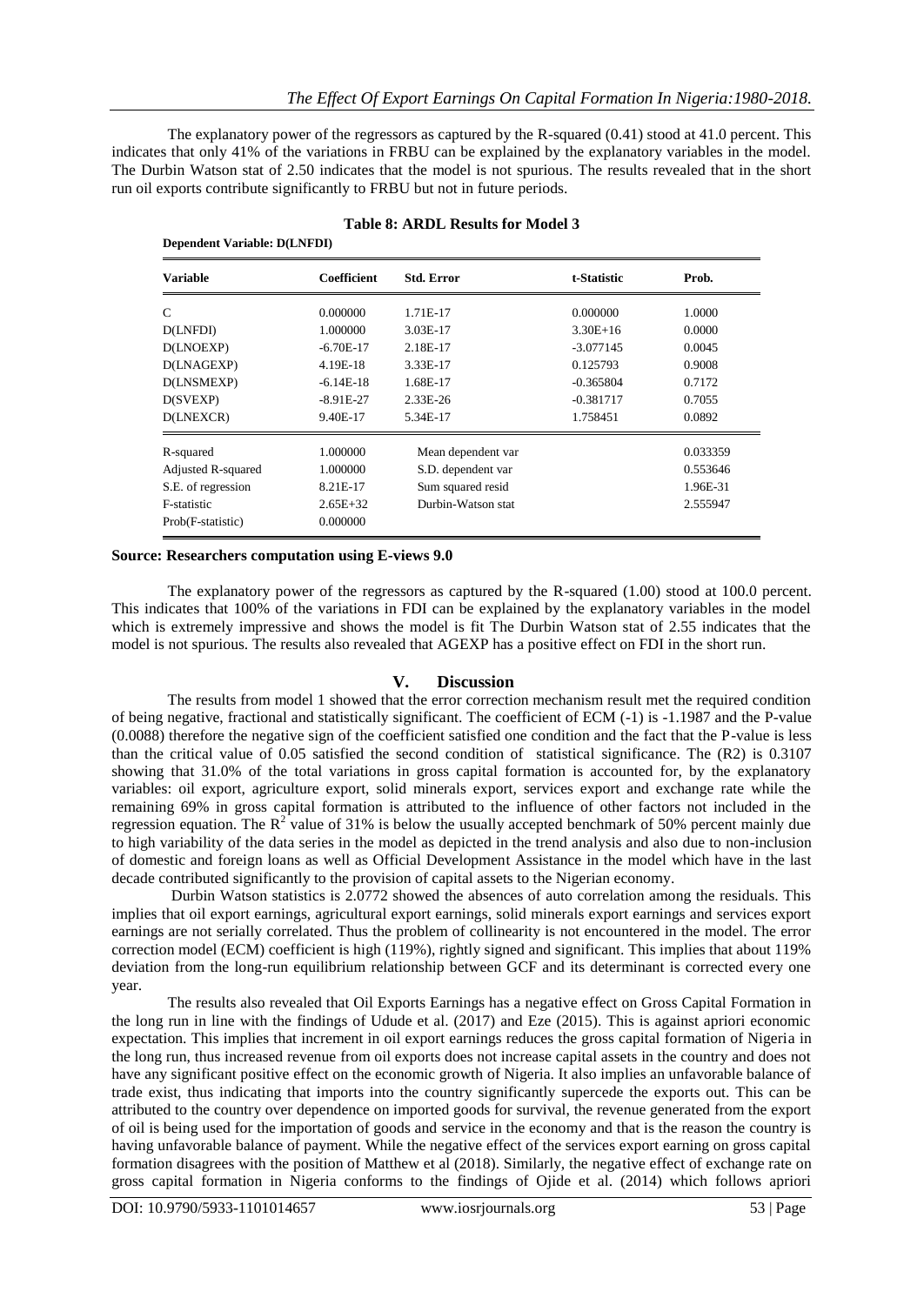economic expectations. This implies that increase in the exchange rate reduces capital formation in the long run. This means that due to low purchasing power as a result of the differences in trade currencies, the economic growth that would have been facilitated through capital financing is negatively affected and greatly stalled. This can be attributed mainly to the problems of currency devaluation as a result of increase in exchange rate. A weak domestic currency makes a nation's exports more competitive in global markets, and simultaneously makes imports more expensive. Higher export volumes spur [economic growth,](https://www.investopedia.com/terms/e/economicgrowth.asp) while pricey imports also have a similar effect because consumers opt for local alternatives to imported products. But the reality of the Nigerian situation is low export volumes since her exports are just basically from the oil sector and high importation of goods and services thus leading to a negative term of trade which affects negatively capital formation since additional resources is needed to sort out trade debts.

Also, Agriculture export earnings and solid minerals export earnings have a positive effect on gross capital formation in line with the findings of Eke and Effiong (2016). This conforms to apriori economic expectation and supports the findings of Ojide et al. (2014) who noted that non-oil export earnings contributes significantly and positively to economic growth through capital formation. This finding validates the proposition of the export-led growth hypothesis, The results implies that increase in earnings of agriculture and solid mineral exports will significantly increase the capital formation of the country. This can be attributed to the fact that the development of these sectors will increase Nigeria export volumes and would make the import substitution policies of the federal government effective thus leading to a favourable balance of trade that will stimulate significant capital formation.

The results from model 2 showed that the (R2) is 0.4119 indicating that 41.1% of the total variations in foreign reserve build-up is accounted for, by the explanatory variables: oil export, agriculture export, solid minerals export, services export and exchange rate while the remaining 69% in gross capital formation is attributed to the influence of other factors not included in the regression equation. The  $R^2$  value of 41% is below the usually accepted benchmark of 50% percent mainly due to high variability of the data series in the model as depicted in the trend analysis and also due to the fact that earnings from the other export channels in the model are not large enough to be significant.

Durbin Watson statistics is 2.5012 showed the absences of auto correlation among the residuals. This implies that oil export earnings, agricultural export earnings, solid minerals export earnings and services export earnings are not serially correlated. Thus the problem of collinearity is not encountered in the model. The results revealed that oil export had a positive effect on Foreign reserve build-up in the long run, this is in line with the findings of Nteegah and Okpoi (2016) however in subsequent lagged periods the effect is negative, this means that at future periods, increases in oil export earnings will not significantly increase foreign reserve buildup. Thus, continuous increase in oil export earnings in future periods may not add up significantly to foreign reserve build up due to oil price shocks and production decline that has been forecasted to affect the global oil business. Exchange rate, Agriculture export and solid minerals exports earning had positive effect on foreign reserve build-up in their lagged period indicating that in future periods increases in earnings in these sectors will greatly increase the foreign reserve build-up. This is in line with findings of Ume and Ndubuaku (2019) and conforms to apriori economic expectation. Thus 1% increase in Agriculture and solid minerals export earnings will result in 0.31 and 0.12% increase in foreign reserve build-up respectively. The increase in Foreign Reserve Build Up with increase in earnings in agriculture and solid minerals is simply due to large exports volume ensuring a favourable balance of trade which allows the surplus foreign exchange to be built up for capital financing and other purposes. This suggests that the development of the agriculture and solid minerals sector through provision of financial and physical infrastructure is imperative to improve the country's foreign exchange reserves.

The results from model 3 showed that the explanatory power of the regressors as captured by the Rsquared (1.00) stood at 100.0 percent. This indicates that 100% of the variations in FDI can be explained by the explanatory variables in the model which is extremely impressive and shows the model is fit. The explanatory variables in the model includes oil export earnings, agriculture export earnings, solid mineral export earnings, services export earnings and exchange rate. The Durbin Watson stat of 2.55 indicates that the model is not spurious. This implies that oil export earnings, agricultural export earnings, solid minerals export earnings and services export earnings are not serially correlated. Thus the problem of collinearity is not encountered in the model. The results also revealed that Oil export earnings have a negative effect on Foreign Direct Investment. This implies that increases in oil export earnings will result in a decrease in foreign direct investment. This result also implies that while studies such as udoh (2014) strongly posits that foreign direct investment increases oil export earnings in Nigeria, however increase in oil export earnings reduce the amount of foreign direct investment into the country. This is against apriori economic expectation. This can be attributed to the fact that while increase in oil export earnings may suggest economic opportunity to foreign direct investment, other factors such as oil price shocks, economic risks, corruption, insecurity and poor economic freedom has deterred increase in foreign direct investment into Nigeria. Exchange rate has a positive effect on foreign direct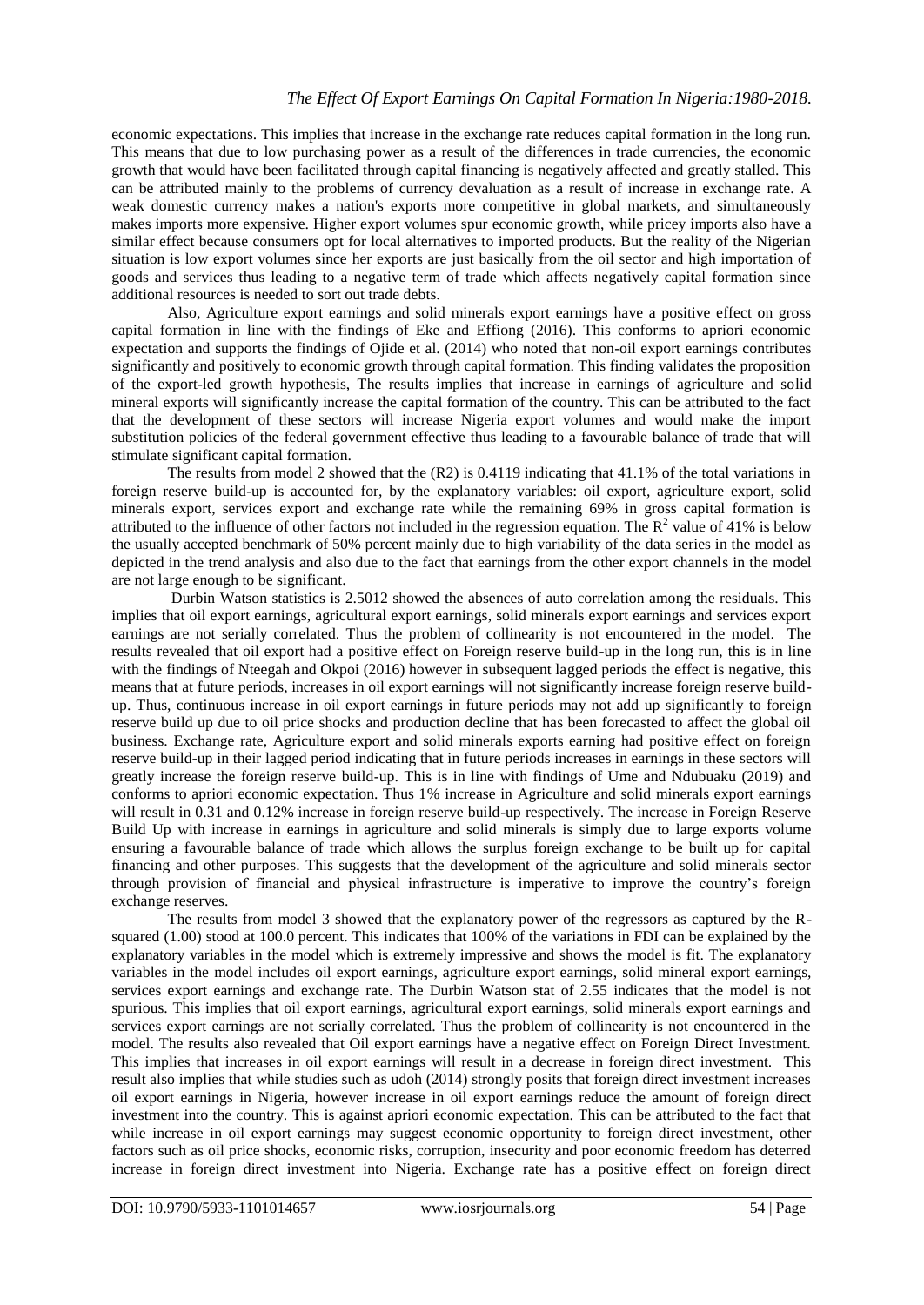investment in the short run similar to the findings of Omitogun et al., (2018). This conforms to apriori economic expectation and implies that increase in exchange rate will attract more foreign direct investment into the Nigerian economy. This is due to the fact that a stronger purchasing power by a foreign interest will reduce the cost of initial business start up with improved and sure revenue channels. Agriculture export earnings have a positive effect on FDI in line with the findings of Akinwale et al (2018); Yusuff et al. (2015) and Oloyede (2014). This conforms to apriori economic expectation and implies that increase in agricultural export earnings will increase foreign direct investment. This is simply due to the fact that an increase in export earnings indicate the presence of viable factors of production in agricultural sub-sector that will enable foreign direct investment to break even with a short period of time as well as the fact that Government has improved focus on the subsector as well as ensuring additional economic freedom within the subsector. While service export and solid minerals export have negative effect of FDI in the short run which does not agree with the findings of Ezeanyeji and Ifebi (2016). This implies that increase in service export earnings and solid mineral export earnings decrease the amount of FDI in the short run. This may be attributed to the insignificant effect of such increases due to the fact that the sub sectors: service and solid minerals are poorly developed with little or no physical and economic infrastructure to boost foreign trades in theses areas.

# **VI. Conclusion**

Economic theory asserts that capital accumulation or formation is a determinant of economic growth. Nigeria's economic growth overtime has not been consistent when contrasted with the huge natural resources and population it has. A large percentage of Nigeria's capital formation is based on its exports; however Nigeria's export earnings have never been stable largely due to the fact that it operates an almost mono-product economy. Hence, this study was carried out to empirically determine and verify the effect of export earnings from oil, agriculture, solid mineral and services sectors on capital formation in Nigeria.

From the findings, Oil Exports and services Export earnings has a negative effect on Gross Capital Formation in the long run. The negative effect of oil exports on capital formation may be due to consistent oil price shocks. Similarly, exchange rate has negative effect on gross capital formation in Nigeria Also, Agriculture export earnings and solid minerals export earnings have a positive effect on gross capital formation this indicated that every investment in improving the robustness of these sectors contributes significantly to capital formation in the long run.

The findings also revealed that oil export had a positive effect on Foreign reserve build-up in the long run, however in subsequent lagged periods the effect is negative, this means that at future periods, increases in oil export earnings will not significantly increase foreign reserve build-up. Exchange rate, Agriculture export and solid minerals exports earning had positive effect of foreign reserve build-up in their lagged period indicating that in future periods increases in earnings in these sectors will greatly increase the foreign reserve build-up.

The findings also revealed that Oil export earnings have a negative effect on Foreign Direct Investment while exchange rate has a positive effect on foreign direct investment in the short run. Agriculture export earnings have a positive effect on FDI as increased earnings in the agriculture sector will motivate and attract FDI while service export and solid minerals exports have negative effect of FDI, this may be attributed to poor development of these sectors.

In summary, the study concludes that fluctuations in export earnings significantly affects capital formation in Nigeria and that improvement in the agricultural sector and solid minerals has the capacity to stabilize capital formation and instigate economic growth in line with the export-led growth hypothesis.

## **Recommendation for Policy**

On the basis of the empirical findings, the following recommendations are proffered.

- The rate with which the Nigerian economy responds to shocks in global oil market is detrimental. The federal government can reduce this by increasing Non-oil Exports and reducing importation by implementing import substitution technical and financial programmes for growing sectors such as Agriculture and the Manufacturing sectors.
- The Federal Government through the CBN and Nigerian Export Promotion Council should implement policies that increase awareness of the gains of exporting local products by SMEs and reduce the bottlenecks for SMEs to export locally made products, as well as provide loans and grants that will aid them in achieving economies of scale advantages.
- Since Agriculture and solid minerals has the greatest potential to provide huge Non-Oil export earnings, the Federal Government should encourage and/or mandate various states in the Federation to specialize in cultivating certain Agricultural produce and mining of minerals (based on their climatic conditions) by providing a specialized supervised fund through the Central Bank of Nigeria with exportation of these products as a major objective of the fund.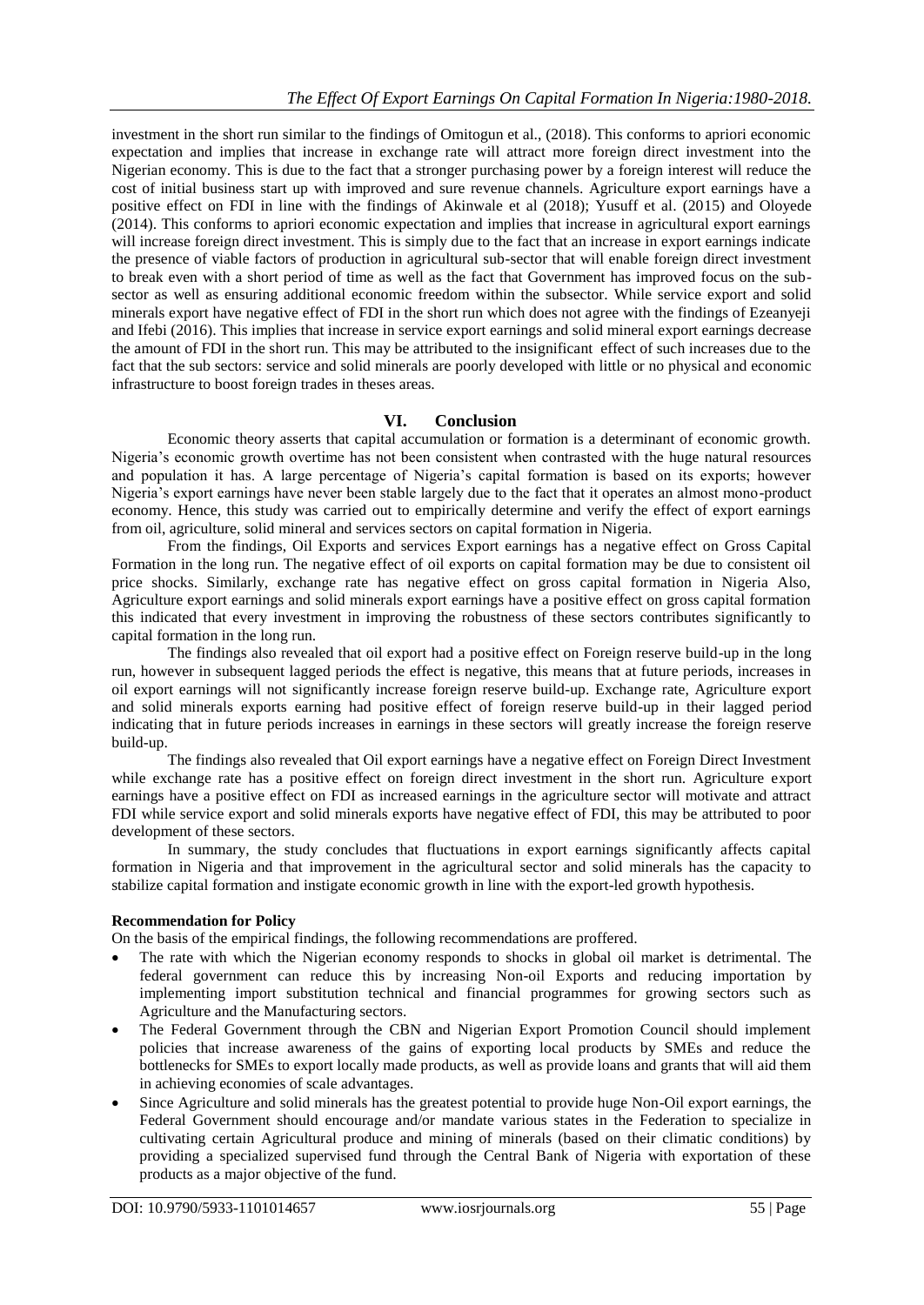- Since exchange rate affects capital formation adversely in the long run, the CBN should discontinue the further depreciation of the naira and set the other monetary policy indicators such as cash reserve ratio and monetary policy rate optimally to reduce inflation.
- The Federal Government should implement the Rural and Renewable Energy Electrification Reports in order to provide cheap, constant power for economic activities increasing the country's capacity for increased production and exports.
- Services sub-sectors such as tourism, construction, ICT etc should be encouraged through tax incentives and bank loans.

#### **References**

- [1]. Adeniran, J. O., & Yusuf, S. A. (2014). The Impact of Exchange Rate Fluctuation on the Nigerian Economic Growth: An Empirical Investigation. International Journal of Academic Research in Business and Social Sciences, 4(8), 2222–6990. <https://doi.org/10.6007/IJARBSS>
- [2]. Abolagba, E. O., Onyekwere, N. C., Agbonkpolor, B. N., & Umar, H. Y. (2010). Determinants of Agricultural Exports. Rubber Research Institute of Nigeria, 29(3), 181–184.
- 
- [3]. <https://doi.org/10.1080/09709274.2010.11906261><br>[4]. Akinwale, S.O., Adekunle, E.O., and Obagunwa, Akinwale, S.O., Adekunle, E.O.,and Obagunwa, T. B.(2018) Foreign direct investment inflow and agricultural sector productivity in Nigeria, IOSR Journal of Economics and Finance, 9(4),12-19.
- [5]. Anthony-Orji, O. ., Anthony-Orji, J. E., & Ogbuabor, E. N. (2017). An Empirical Re-examination : Non-oil Export , Capital Formation and Economic Growth Nexus in Nigeria. Journal of Infrastructure Development, 9(1), 36–48. https://doi.org/10.1177/0974930617706809.
- [6]. Asogwa, F.O., and Manasseh, C.O. (2014) The impact of foreign direct investment on economic growth in Nigeria. IOSR Journal of Economics and Finance, 3(5), 37-45.
- [7]. Bakare, H., & Oyelekan, B. (2015). Export Earnings Instability and Economic Growth in Nigeria ( 1981-2014 ). IJSRST, 1(3), 102– 110.
- [8]. Beckerman, W. (1965). Demand, Exports and Growth: The British Economy in 1975. (W. B. and Associates, Ed.). Cambridge: Cambridge University Press.
- [9]. Daily Independent 2013."Retooling Nigeria's external reserves for efficacy", Retrieved from http:// dailyindependentnig.com/2013/04/ retooling-nigerias-external-reserves-forefficacy.
- [10]. Eke, I.C. and Effiong, J.A.L (2016) The Effects of Capital Accumulation on Crop Production Output in Nigeria. International Journal of Agriculture and Earth Science ,2 (3 ),62-81.
- [11]. Ewubare, D. B., & Ogbuagu, A. R. (2015). Capital Accumulation and Economic Growth in Nigeria " Endogenous Growth Approach ". IOSR Journal of Economics and Finance, 6(6), 2321–5933[. https://doi.org/10.9790/5933-06614964.](https://doi.org/10.9790/5933-06614964)
- [12]. Eze O.J. (2015) Analysis of oil export and corruption in Nigeria economy International Journal of Economics, Commerce and Management. 3(7),112-120.
- [13]. Fedor, G. (1992). On exports and economic growth. Journal of Development Economics, 12(1), 59–73.
- [14]. Haberlar, G. (1959). International trade and economic development. In National Bank of Egypt, Fiftieth Anniversary Commemoration Lectures , Cairo. Cairo.
- [15]. Helpman, E., & Krugman, P. R. (1985). Market Structure and Foreign Trade:Increasing Returns, Imperfect Competition, and the International Economy. Cambridge: MIT Press.
- [16]. Jin, J. C. (2002). Exports and growth: Is the export-led growth hypothesis valid for provincial economies? Applied Economics, 34(1), 63–76. https://doi.org/10.1080/00036840010025632.
- [17]. Matthew, A.O., Ede, C., Osabohien, R., Ejemeyovwi, J. Ayanda, T., and Okunbor, J. (2018) Interaction Effect of Tourism and Foreign Exchange Earnings on Economic Growth in Nigeria, Global Business Review 1–16, DOI: 0.1177/0972150918812985
- [18]. Ojide, M. G., Ojide, K. C. and Ogbodo, J. C. (2014). Export-led growth hypothesis in Nigeria: Applications of ARDL model and co-integration analysis. Global Journal of EmergingMarket Economies, 6(1): 5–13.
- [19]. Onwualu, A. P., (2012), Agricultural Sector and National Development: Focus on Value Chain Approach. Presented at the 5TH Edition of the Annual Lecture of Onitsha Chamber of Commerce. Onitsha.
- [20]. Richards, D. G. (2001). Exports as a Determinant of Long-Run Growth in Paraguay, 1966-96. Journal of Development Studies, 38(1), 128–146. https://doi.org/10.1080/00220380412331322211
- [21]. Ndanusa S, 2011."The IMT Executive Board 2010 Article IV Consultation Report on Nigeria: Analysys and Implications for Economic Management. Retrieved from [http://www.articlesbase.com/economics-articles/the-imf-executive-board-2010-article](http://www.articlesbase.com/economics-articles/the-imf-executive-board-2010-article-ivconsultation-report-on-nigeria-analysis-and-implications-for-economic-management-4448964.html)[ivconsultation-report-on-nigeria-analysis-and-implications-for-economic-management-4448964.html.](http://www.articlesbase.com/economics-articles/the-imf-executive-board-2010-article-ivconsultation-report-on-nigeria-analysis-and-implications-for-economic-management-4448964.html)
- [22]. Ngene, N. A. (2010). Exchange rate fluctuations and trade flows in nigeria: a time series econometric model(Msc dissertation). University of Nigeria, Nsukka.
- [23]. Nugee, J., 2000.Foreign Exchange Reserves Management Handbooks in Central Banking, Centre for Central Banking Studies, Bank of England, London.
- [24]. Nteegah, A. and Okpoi, G.E. (2016) External Trade and its implications on Foreign Exchange Reserves in Nigeria. International Journal of Arts Humanities and Social Sciences 1(5), 21-32.
- [25]. Okereke, U. J. (2016). Relationship between Export Earnings Fluctuation and Nigeria ' s Economic Growth (1987-2015), Middle-East Journal of Scientific Research 24(11), 3582–3588. https://doi.org/10.5829/idosi.mejsr.2016.3582.3588.
- [26]. Okonkwo, O. N., & Douglas, N. (2016). Determinants of Export Instability in Nigeria. International Journal of Innovative Social Sciences & Humanities Research, 4, 50–58.
- [27]. Oloyede, B.B. (2014) Impact of foreign direct investment on agricultural sector development in Nigeria, (1981-2012). Kuwait Chapter of Arabian Journal of Business and Management Review, 3(12), 14-24.
- [28]. Olumide, S. A., Akongwale, S. & Udefuna, P. N. (2013). Economic diversification in Nigeria: Any Role for Solid Mineral Development?, MCSER-CEMAS, Sapienza University of Rome, 4 (6): 691.
- [29]. Omitogun, O., Longe, A.O., and Ajulo, K.D. (2014) Foreign direct investment key factor for the economic development of emerging countries, Economica, 14(2),5-20.
- [30]. Sheehey, E. J. (1990). Exports and Growth: A Flawed Framework. The Journal of Development Studies, 27(1), 111–116. https://doi.org/10.1080/00220389008422186